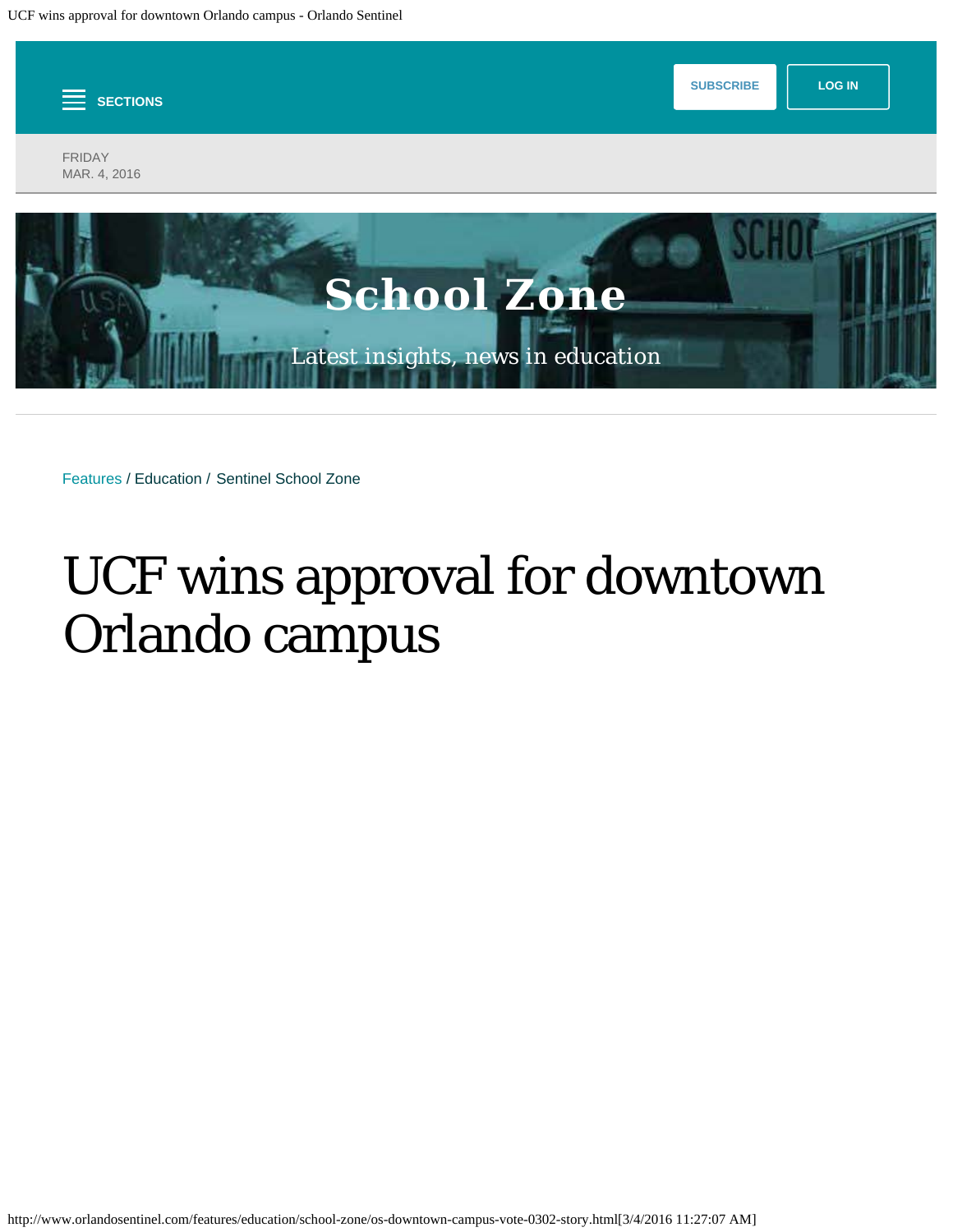

The Florida Board of Governors on Wednesday, March 2, 2016 approved the downtown Orlando UCF campus.



State board supports downtown Orlando UCF campus.

MARCH 2, 2016, 6:45 PM

**U** CF's plan to build a campus in downtown Orlando won a key approval Wednesday, a decision hailed as historic for the school and city.

School and local leaders then turned almost immediately to the next hurdle: getting \$20 million for the project into the state budget that will survive a Gov. Rick Scott veto. He killed funding for the project last June.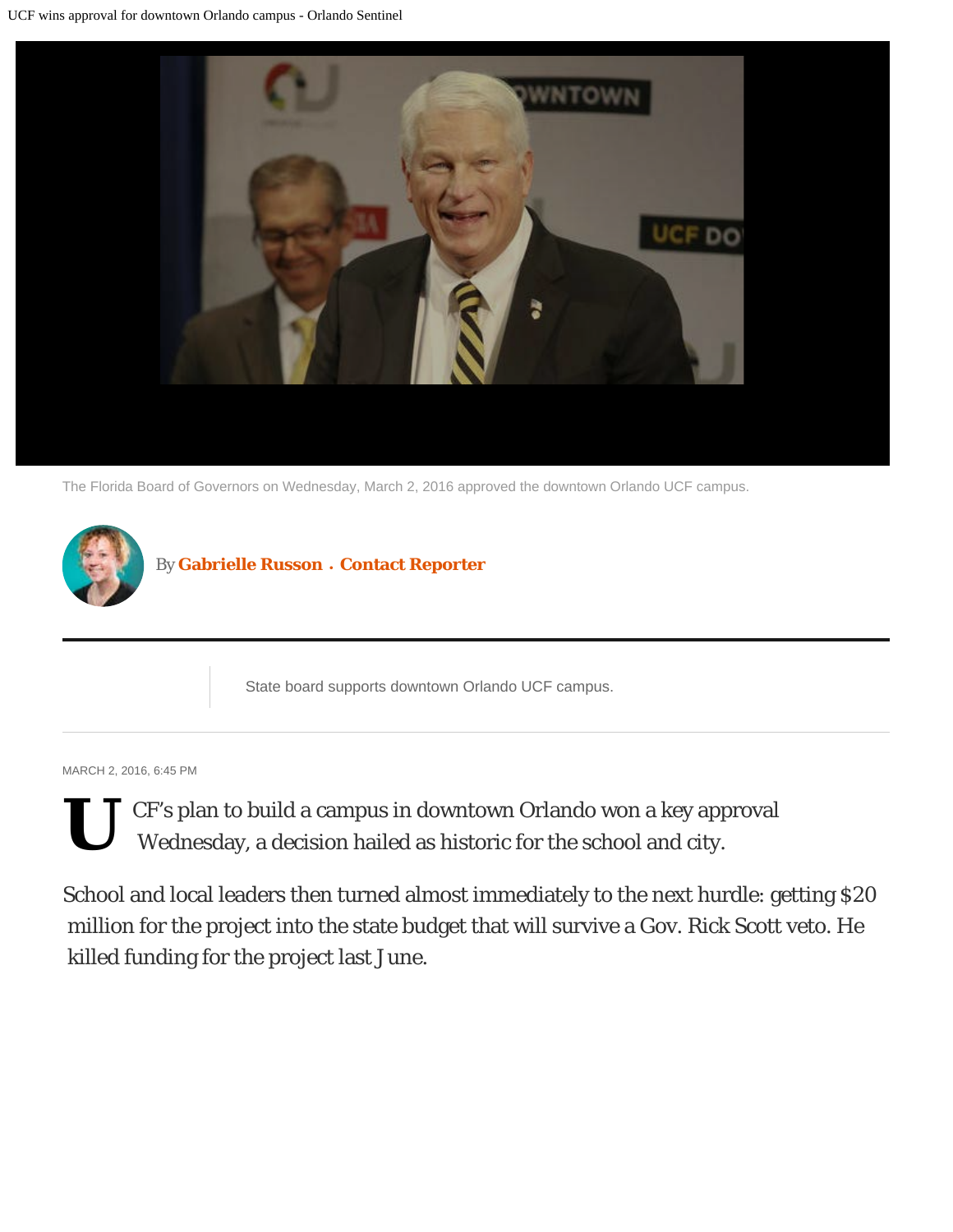"We're going to take about 10 minutes and celebrate, and then we're going to move on to making sure the money is contained in the budget and the governor gives it final approval," Orlando Mayor Buddy Dyer said. "I have great confidence we're in a very good position to finish this off."

UCF aims to open the school in fall 2018; it would serve about 7,700 students in the first year.

"This is a big day," UCF President John Hitt said after the Florida Board of Governors' 14-2 vote for the campus. "While we didn't have a unanimous vote in favor, it was clear we had an overwhelmingly positive response."

Wednesday's meeting was in stark contrast to one in November, when Hitt asked to delay a Board of Governors vote because there were too many questions to address.

On Wednesday, several board members applauded UCF for asking for less state money on its second attempt and for raising \$16 million in donations so far, which showed a commitment from the community.

In front of a packed crowd of about 200 in a meeting held on UCF's main campus, Hitt and other school and community leaders pitched the project for about an hour, followed by a brief discussion by the state board.

"A year ago we were faced with what I considered to be a very easy decision ... I would

 have voted no," said board chair Tom Kuntz of Winter Park. 'I think what has been shown to us today and over the course of the year is the real need for this project."

But Dean Colson, one of the two board members who voted against it, warned about staff concerns that the downtown campus could fail to meet enrollment projections. He said the state should be skeptical of building new campuses, especially since there are other existing needs, such as UCF's desire for a science building.

"Although UCF is a very good university with a terrific president and outstanding community support, I don't believe UCF is a great university," Colson said. "Building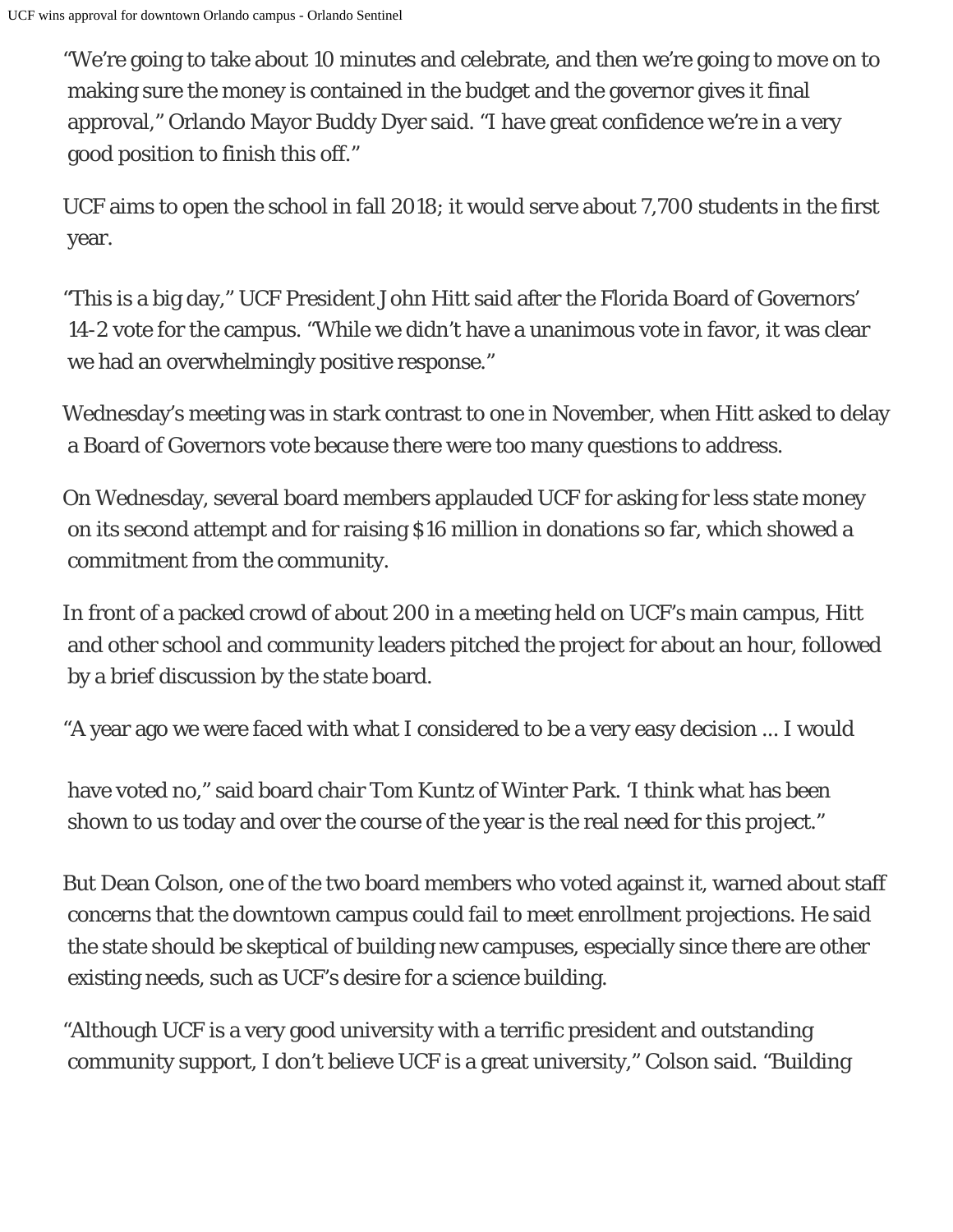another campus is not a step forward in becoming great."

In a news conference later, Hitt said he and Colson disagree on what makes a metropolitan state university great.

He said Colson was implying great schools are "elitist" institutions that focus more on research, which he called old-fashioned.

In June, Scott vetoed \$15 million earmarked for the downtown campus, saying the project hadn't gone through the proper approval process with the Board of Governors, which oversees state universities.

Critics said the veto was political payback against Senate President Andy Gardiner, an Orlando Republican who is a staunch downtown campus supporter. Gardiner feuded with the governor over expanding health care to the poor.

In Tallahassee on Wednesday, Gardiner said he was pleased with the approval. State money for the campus isn't part of the budget yet but could be added in final negotiations before the Legislature adjourns next week, he said.

"Our community has been rallying the idea of a downtown campus for years,'' Gardiner said. "A downtown campus will be a huge economic generator for our community."

UCF is asking for the \$20 million from the state after promising to raise \$20 million in donations and pulling \$20 million from its own budget to build the \$60 million academic building downtown.

The school would immediately relocate several academic programs in fields such as a social work, legal studies, communication and health-related programs from the main campus and could move others in future years.

Valencia College, a partner in the project, would work with private developer Craig Ustler to build its culinary and hospitality programs downtown.

Advocates said the downtown campus has the power to change the low-income Parramore neighborhood where it will be located.

"Education, I do believe, is the key out of poverty,'' said Orlando City Commissioner Regina Hill, whose district includes Parramore. "Now I see lawyers. I see politicians. I